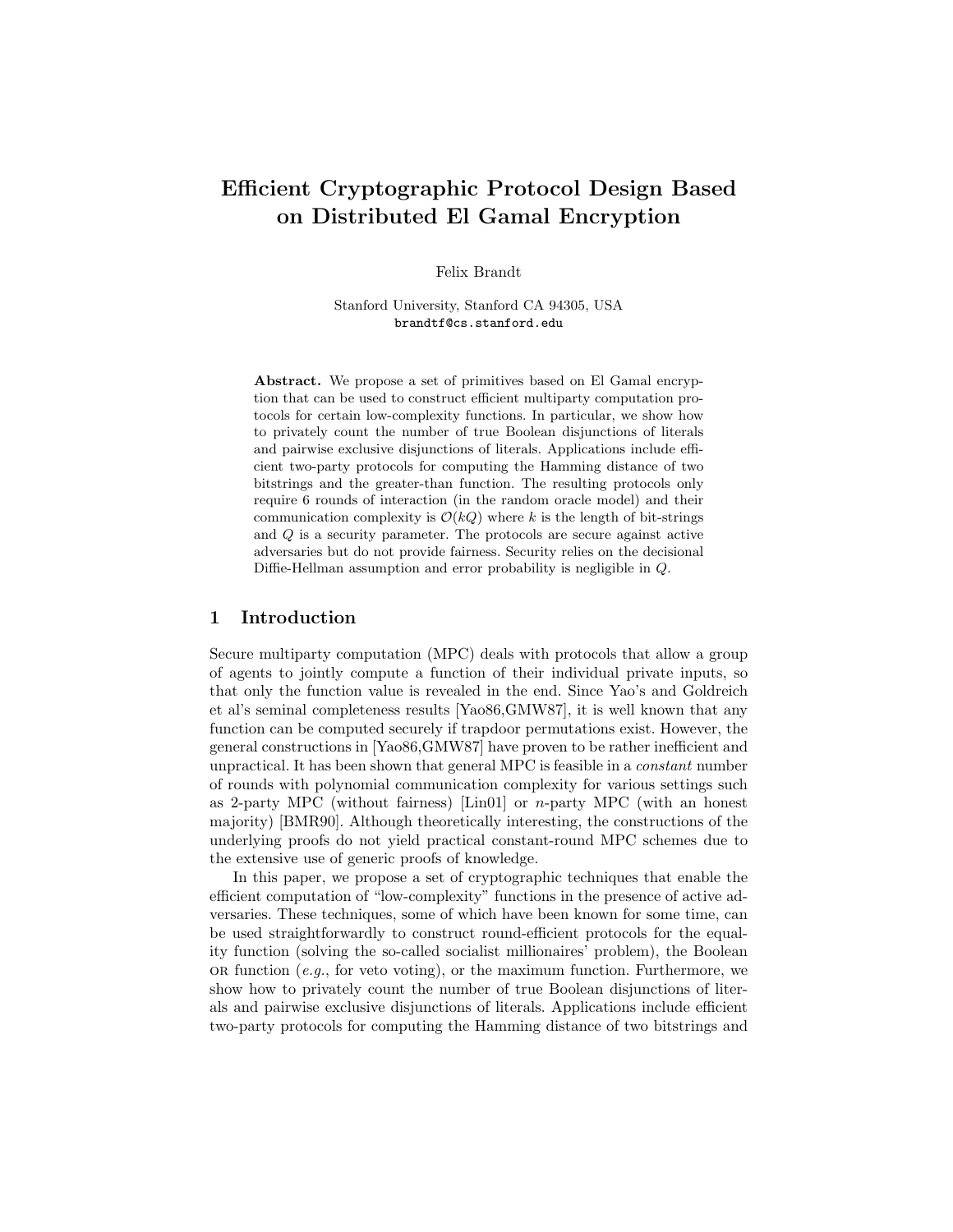the greater-than function (thus providing a solution to Yao's millionaires' problem [Yao82] in which two millionaires (Alice and Bob) want to find out who is richer without revealing their wealth). Our primary objective when designing these protocols was to minimize round complexity as interaction over a computer network is usually the most time-consuming operation in distributed protocols. Our protocol for the millionaires' problem only requires 6 rounds of interaction (in the random oracle model) and its communication complexity is  $\mathcal{O}(kQ)$  where  $k$  is the length of bit-strings to be compared and  $Q$  is a security parameter. To the best of our knowledge, this is the most efficient constant-round protocol for the millionaires' problem. Under reasonable conditions (see Section 5.2), each party only needs to communicate about 73 Kbytes of data. This is achieved by exploiting the homomorphicity of the underlying encryption scheme when evaluating a modified Boolean formula for the greater-than function. The protocol is correct with error probability  $\mathcal{O}(2^{-Q})$ . It does not provide fairness, *i.e.*, one party might learn the outcome and leave the other party uninformed by quitting the protocol prematurely. However, fairness can be obtained by using known standard techniques of gradual exchange (see  $e.g.,$  [GMY04]). For this paper, we assume that there is either a fairness-providing third-party, *i.e.*, a party that does not reveal information or quits prematurely,<sup>1</sup> or that only one of the agents, say Alice, is supposed to learn the function value.

Many representations for general secure MPC have been suggested in the literature: Boolean circuits [Yao86], arithmetic circuits [GMW87], branching programs [Kil88], low degree polynomials [BFKR90], randomizing polynomials [IK00], etc. Our approach differs in that we provide a set of efficient building blocks (distributed homomorphic encryption, random exponentiation, and verifiable mixing) for which there exist efficient proofs of correctness and use these to construct special-purpose protocols for a limited, but nevertheless relevant, group of functions.

Our primitives are built around El Gamal encryption [El 85] because it allows for the efficient generation of distributed keys and because encrypted values can easily be exponentiated with jointly created random numbers. The building blocks can be used for any number of parties. We consider full privacy, *i.e.*,  $(n-1)$ -privacy, rather than threshold privacy.<sup>2</sup> Any party that deviates from the prescribed protocol can be identified (because it fails to prove its correctness in zero-knowledge) and removed from the set of participants. There are very efficient (honest-verifier) zero-knowledge proofs to show the correctness of each protocol step (see Section 3.2).

The remainder of this paper is structured as follows. In Section 2, we review related work. Section 3 contains building blocks to be used in the protocols. Basic protocols consisting of these primitives are presented in Section 4 whereas more sophisticated protocols based on the evaluation of simple Boolean formulae

<sup>&</sup>lt;sup>1</sup> Please note that such a third-party will not be able to learn any information besides the outcome.

<sup>&</sup>lt;sup>2</sup> Threshold privacy can easily be obtained by using standard secret sharing techniques.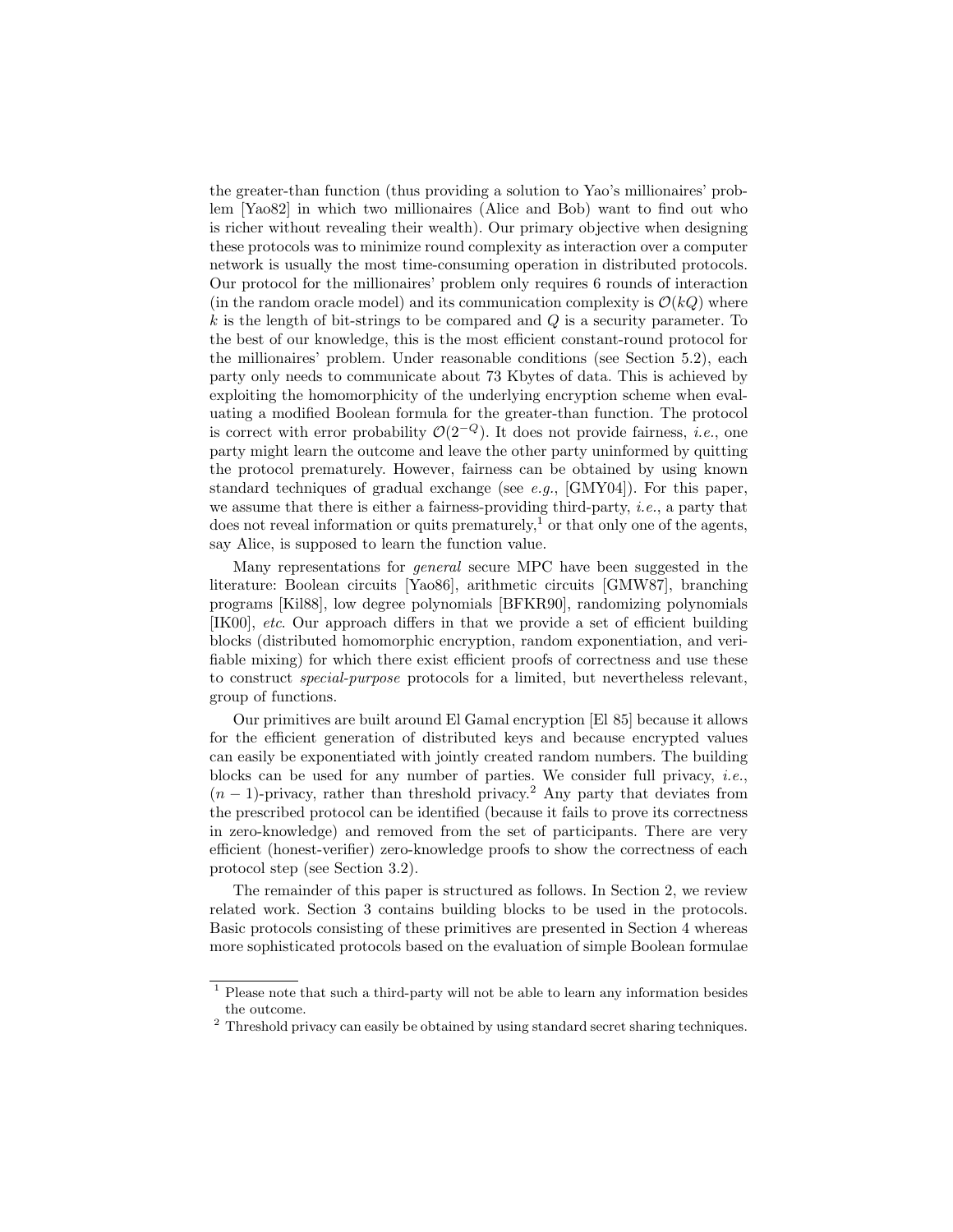are proposed in Section 5. The paper concludes with a summary of the results and a brief outlook in Section 6.

## 2 Related Work

Various recent advances in efficiency for cryptographic protocols build on homomorphic encryption (e.g., [JJ00,CDN01,Fis01,ST04,BGN05]). Most of these protocols ([JJ00] and [ST04] are exceptions) use factorization-based encryption schemes like Paillier encryption [Pai99] due to their versatility. However, these schemes require the joint generation of an RSA modulus before the actual computation begins. Even though protocols for this task improved over the years [BF97,Gil99,DK01,ACS02], they remain inefficient and unpractical, especially when having to tolerate active adversaries.<sup>3</sup> Distributed key generation for discrete logarithm based schemes like El Gamal, on the other hand, is straightforward and very efficient (see [Ped91,GJKR99,GJKR03]).

Our protocols bear some similarities to mix-and-match [JJ00] as distributed El Gamal random exponentiation and the mixing of ciphertexts are also part of the mix-and-match framework. However, in contrast to our work, mix-and-match allows general MPC. As a consequence, their approach is more versatile but less efficient in special cases.  $E.g.,$  a straightforward mix-and-match implementation of a millionaires' protocol is considerably less efficient in both round complexity and communication complexity than our protocol because mix-and-match does not take advantage of El Gamal's homomorphicity (except for the plaintext equality test).

[BST01] give a protocol for the socialist millionaires' problem in which two parties compute whether their inputs are equal. Security is based on the decisional Diffie-Hellman problem and a similar protocol (disregarding fairness) can be constructed by using the techniques presented in this paper (see Section 4.1).

Since the publication of Yao's original protocols in [Yao82], numerous solutions to the millionaires' problem have been proposed. While the complexity of some protocols is exponential in  $k$  [Sch96], others do not consider active adversaries [Fis01,IG03,LT05] or have quadratic complexity [IG03]. The protocol proposed in [Fis01] is quite efficient but also relies on the prior setup of a distributed RSA modulus which (even for just two parties) requires a large amount of communication. Nevertheless, we adopted [Fis01]'s idea of securely evaluating the greater-than function by shuffling  $k$  equality tests. The efficiency of Lin and Tzeng's recent protocol [LT05], which can be based on El Gamal encryption, is similar to that of our protocol, although it is based on a quite different, interesting idea. However, their model only allows passive adversaries and the protocol cannot straightforwardly be turned into one that is secure against active adversaries.

<sup>3</sup> Communication complexity in these protocols always contains high orders of the security parameter. For example, the 2-party key generation proposed in [Gil99] requires about 42MB of data to be sent for setting up a 1024-bit key (while only tolerating passive adversaries).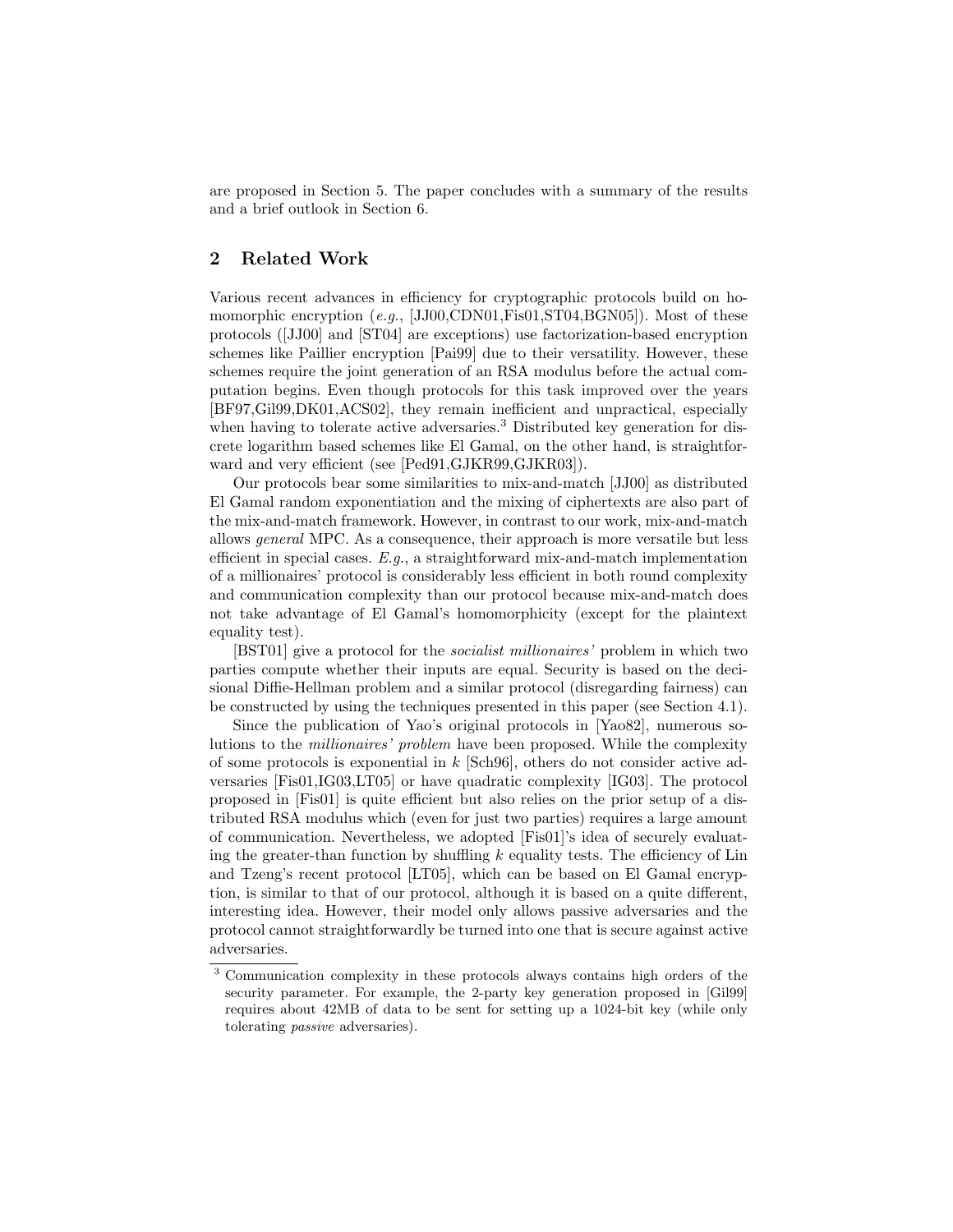There are *randomized* protocols for the millionaires' problem  $(e.g.,)$ [NN01,PBDL04]) whose communication complexity may be less than linear in the input size [NN01]. However, these protocols cannot provide constant round complexity.<sup>4</sup> The same holds for recently proposed protocols based on evaluating circuits that contain so-called conditional gates [ST04]. The communication complexity of [ST04]'s solution for the Millionaires' problem is comparable to ours but their protocol requires k rounds of interaction.

It is difficult to compare our techniques with advanced two-party protocols based on Yao's "garbled circuit" construction [Yao86], e.g., [NPS99,CC00]. Naturally, these protocols have the advantage of being universally applicable. However, [NPS99] relies on the inefficient "cut-and-choose" technique to prove circuits correct and even [CC00], which uses zero-knowledge proofs instead of cut-and-choose, is less efficient than our approach because the correctness of every single gate has to be proven. Even for simple functions, like the greaterthan function, the number of gates is relatively high (at least  $5k - 4$  [KO02]), resulting in substantially higher complexity than our protocol for the same function. Moreover, our techniques have the advantage of being applicable to settings with any number of parties which is generally not possible with garbled circuit protocols.

## 3 Building Blocks

This section contains building blocks to enable the construction of efficient protocols for simple functions. In the heart of the system lies El Gamal encryption because it allows for the easy generation of distributed keys and because encrypted values can be exponentiated with a shared random number in a single round. This random exponentiation will be used as a blinding step in our protocols as it transforms every plaintext, except 1, into a meaningless random number.

We suggest the following general methodology for efficiently computing low-complexity functions: All parties publish encryptions of their inputs in a representation—e.g., binary (see Section 5) or unary (see Section 4.3)—that at the same time allows efficient proofs of correctness and further processing in order to compute the function outcome. By exploiting the homomorphic property of the underlying encryption scheme, participants compute a vector of encrypted values that contains the function outcome but may also contain additional, unwanted information. In order to get rid of this information, all agents jointly execute random exponentiations for each vector component. Finally, if needed, components can be shuffled to only reveal if (or how many) vector components equal 1. We stress the fact the we do not rely on a strict Boolean or arithmetic representation of the function. We rather suggest a bottom-up approach, *i.e.*, trying to represent the function by using the mentioned limited set of primitives.

<sup>4</sup> Furthermore, the protocol in [PBDL04] is flawed because the proposed primitive "complex zero test" reveals statistical information.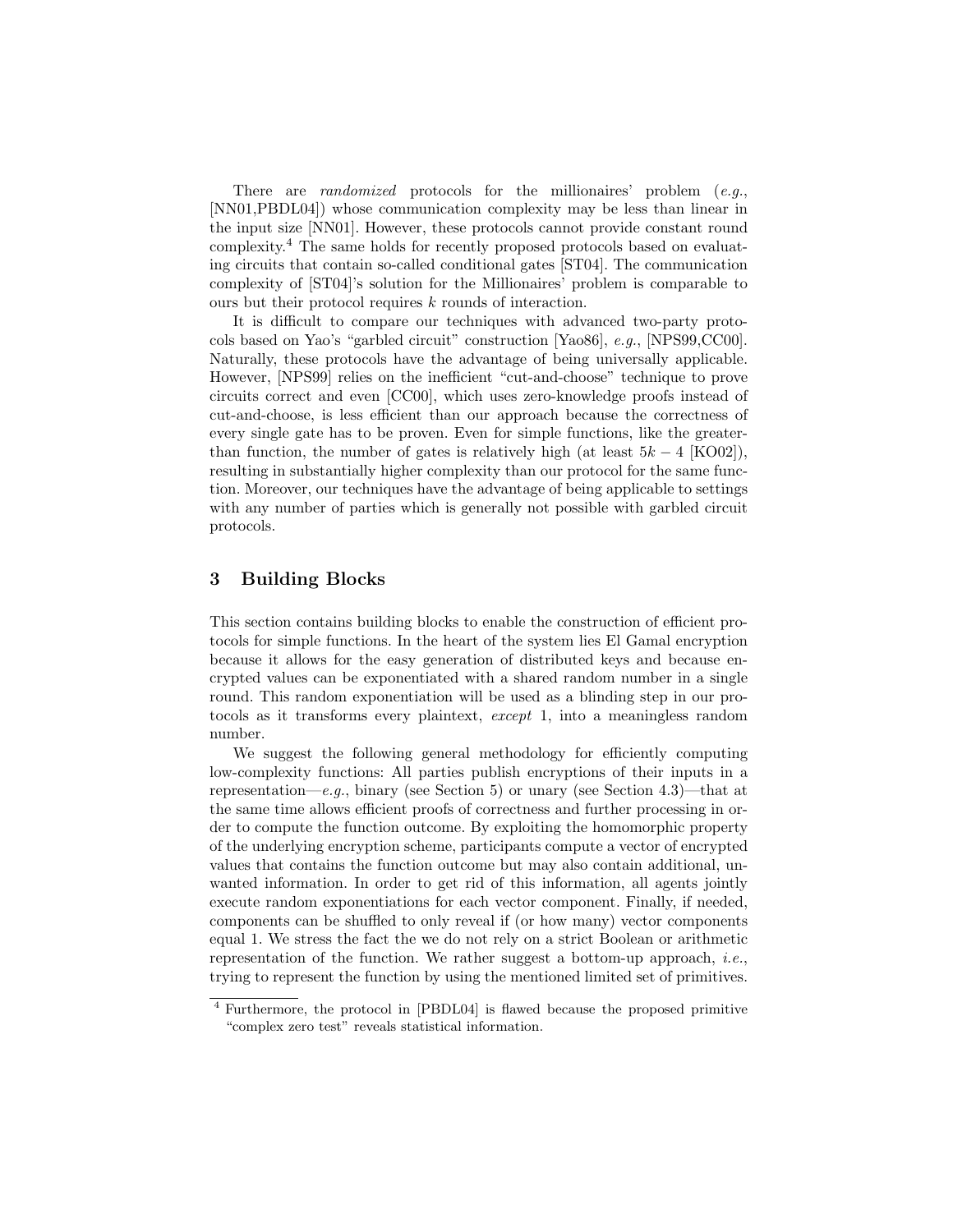#### 3.1 El Gamal Encryption

El Gamal cipher [El 85] is a probabilistic and homomorphic public-key crypto system. Let p and q be large primes so that q divides  $p-1$ .  $\mathbb{G}_q$  denotes  $\mathbb{Z}_p^*$ 's unique multiplicative subgroup of order  $q<sup>5</sup>$ . All computations in the remainder of this paper are modulo p unless otherwise noted. The private key is  $x \in \mathbb{Z}_q$ , the *public key* is  $y = g^x$  ( $g \in \mathbb{G}_q$  is an arbitrary, publicly known element). A message  $m \in \mathbb{G}_q$  is encrypted by computing the ciphertext tuple

$$
(\alpha, \beta) = (my^r, g^r)
$$

where r is an arbitrary random number in  $\mathbb{Z}_q$ , chosen by the encrypter. A message is decrypted by computing

$$
\frac{\alpha}{\beta^x} = \frac{my^r}{(g^r)^x} = m.
$$

El Gamal is homomorphic as the component-wise product of two ciphertexts  $(\alpha \alpha', \beta \beta') = (mm' y^{r+r'}, g^{r+r'})$  represents an encryption of the plaintexts' product mm'. It has been shown that El Gamal is semantical secure, *i.e.*, it is computationally infeasible to distinguish between the encryptions of any two given messages, if the decisional Diffie-Hellman problem is intractable [TY98]. We will use functions  $E(\cdot)$  and  $D(\cdot)$  to denote the encryption and the decryption of plainand ciphertexts, respectively.

In the following, we describe how to apply the El Gamal cryptosystem as a fully private, *i.e.*, non-threshold, MPC scheme for *n* agents.<sup>6</sup> If a value represents an additive share, this is denoted by a " $+$ " in the index, whereas multiplicative shares are denoted by "×". Underlying zero-knowledge proofs will be presented in the next section.

- Distributed key generation [Ped91]: Each participant chooses  $x_{+i}$  at random and publishes  $y_{\times i} = g^{x_{+i}}$  along with a zero-knowledge proof of knowledge of  $y_{\times i}$ 's discrete logarithm. The public key is  $y = \prod_{i=1}^{n} y_{\times i}$ , the private key is  $x = \sum_{i=1}^{n} x_{+i}$ . This requires n multiplications, but the computational cost of multiplications is usually negligible in contrast to exponentiations. Broadcast round complexity and exponentiation complexity of the key generation are  $\mathcal{O}(1).7$
- Distributed decryption: Given an encrypted message  $(\alpha, \beta)$ , each participant publishes  $\beta_{\times i} = \beta^{x+i}$  and proves its correctness by showing the equality of logarithms of  $y_{\times i}$  and  $\beta_{\times i}$ . The plaintext can be derived by computing  $\frac{\alpha}{\prod_{i=1}^n \beta_{\times i}}$ . Like key generation, decryption can be performed in a constant number of rounds, requiring  $n$  multiplications and one exponentiation.

<sup>5</sup> We will focus on multiplicative subgroups of finite fields here, although El Gamal can also be based on other groups such as elliptic curve groups.

 $6$  Please note that this multiparty scheme is limited in the sense that it does not allow the computation of arbitrary functions.

<sup>&</sup>lt;sup>7</sup> Finding "unbiased" parameters  $p$  and  $q$  requires no extra communication in the random oracle model.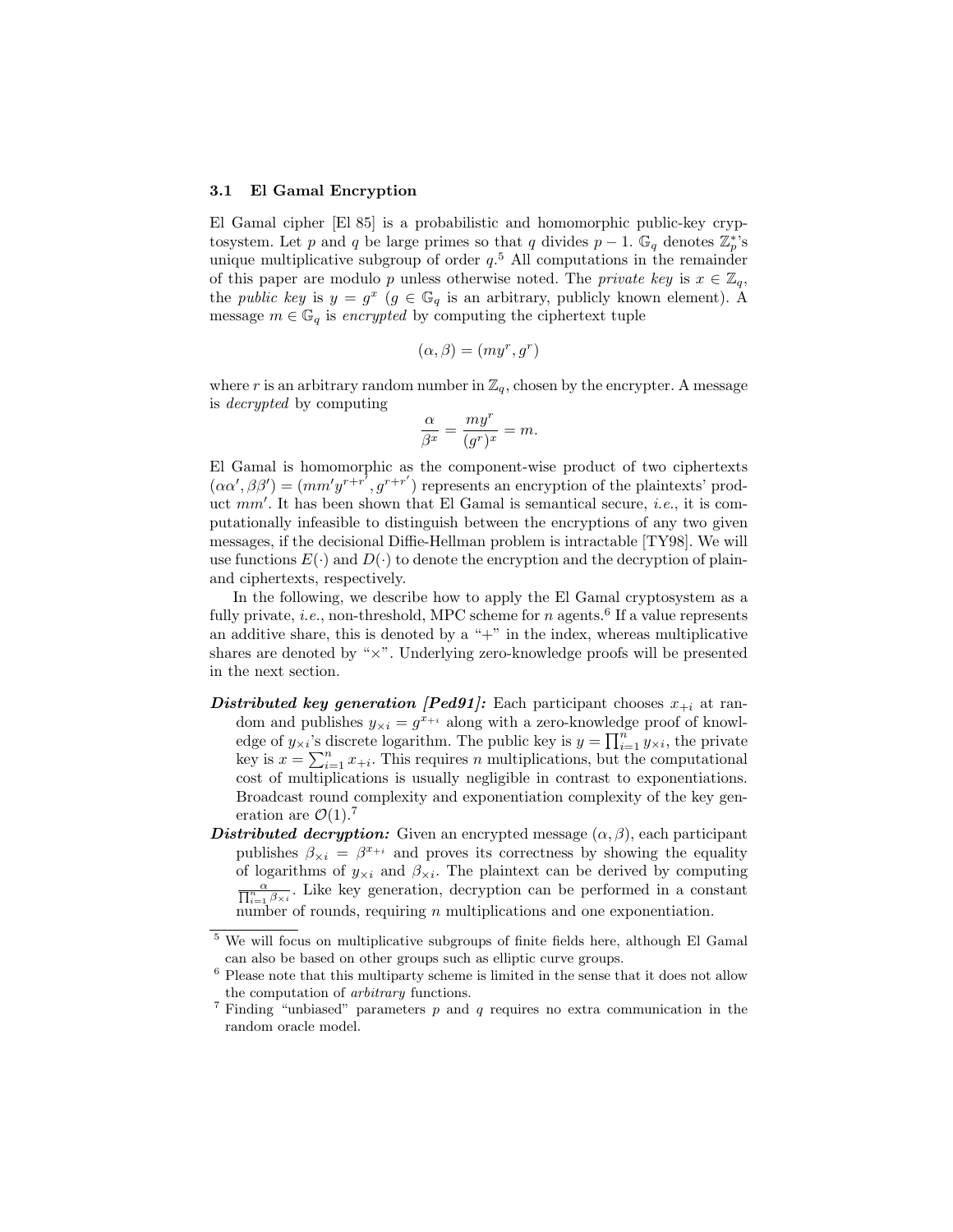**Random Exponentiation:** A given encrypted value  $(\alpha, \beta)$  can easily be raised to the power of an unknown random number  $M = \sum_{i=1}^{n} m_{+i}$  whose addends can be freely chosen by the participants if each bidder publishes  $(\alpha^{m+i}, \beta^{m+i})$ and proves the equality of logarithms. The product of published ciphertexts yields  $(\alpha^M, \beta^M)$  in a single step. The computational cost is two exponentiations and 2n multiplications.

When adding a commitment round  $(e.g.,$  using  $[Ped91])$  during key generation and random exponentiation, security of these primitives is evident. We presume that even without these commitment rounds, security is preserved (see Proposition 1).

#### 3.2 Zero-Knowledge Proofs

In order to obtain security against *malicious* or so-called *active* adversaries, agents are required to prove the correctness of each protocol step. One of the objectives when designing the protocols presented in Sections 4 and 5 was to enable efficient proofs of correctness for protocol steps. In fact, the proposed protocols can be proven correct by only using so-called  $\Sigma$ -protocols which just need three rounds of interaction [Dam02,CDS94].  $\Sigma$ -protocols are not known to be zero-knowledge, but they satisfy the weaker property of honest-verifier zero-knowledge. This suffices for our purposes as we can use the Fiat-Shamir heuristic [FS87] to make these proofs non-interactive. As a consequence, the obtained proofs are indeed zero-knowledge in the random oracle model and only consist of a single message.<sup>8</sup> We will make use of the following four  $\Sigma$ -protocols.

**Proof of knowledge of a discrete logarithm** This is a classic  $\Sigma$ -protocol by Schnorr [Sch91]. Alice and Bob know  $v$  and  $g$ , but only Alice knows  $x$ , so that  $v = g^x$ .

- 1. Alice chooses z at random and sends  $a = g^z$  to Bob.
- 2. Bob chooses a challenge c at random and sends it to Alice.
- 3. Alice sends  $r = (z + cx) \mod q$  to Bob
- 4. Bob checks that  $g^r = av^c$ .

Alice needs to send  $\log p + \log q$  bits.

Proof of equality of two discrete logarithms When executing the previous protocol in parallel, the equality of two discrete logarithms can be proven [CP92]. Alice and Bob know  $v, w, g_1$ , and  $g_2$ , but only Alice knows x, so that  $v = g_1^x$  and  $w = g_2^x$ .

<sup>8</sup> The additional assumption of a random oracle is only made for reasons of efficiency. Alternatively, we could employ non-interactive zero-knowledge proofs in the com*mon random string model* (see  $[DDO<sup>+</sup>01]$  and references therein) to obtain noninteractiveness. However, it has become common practice to use secure hash functions like MD5 or SHA-1 as random oracles for practical applications.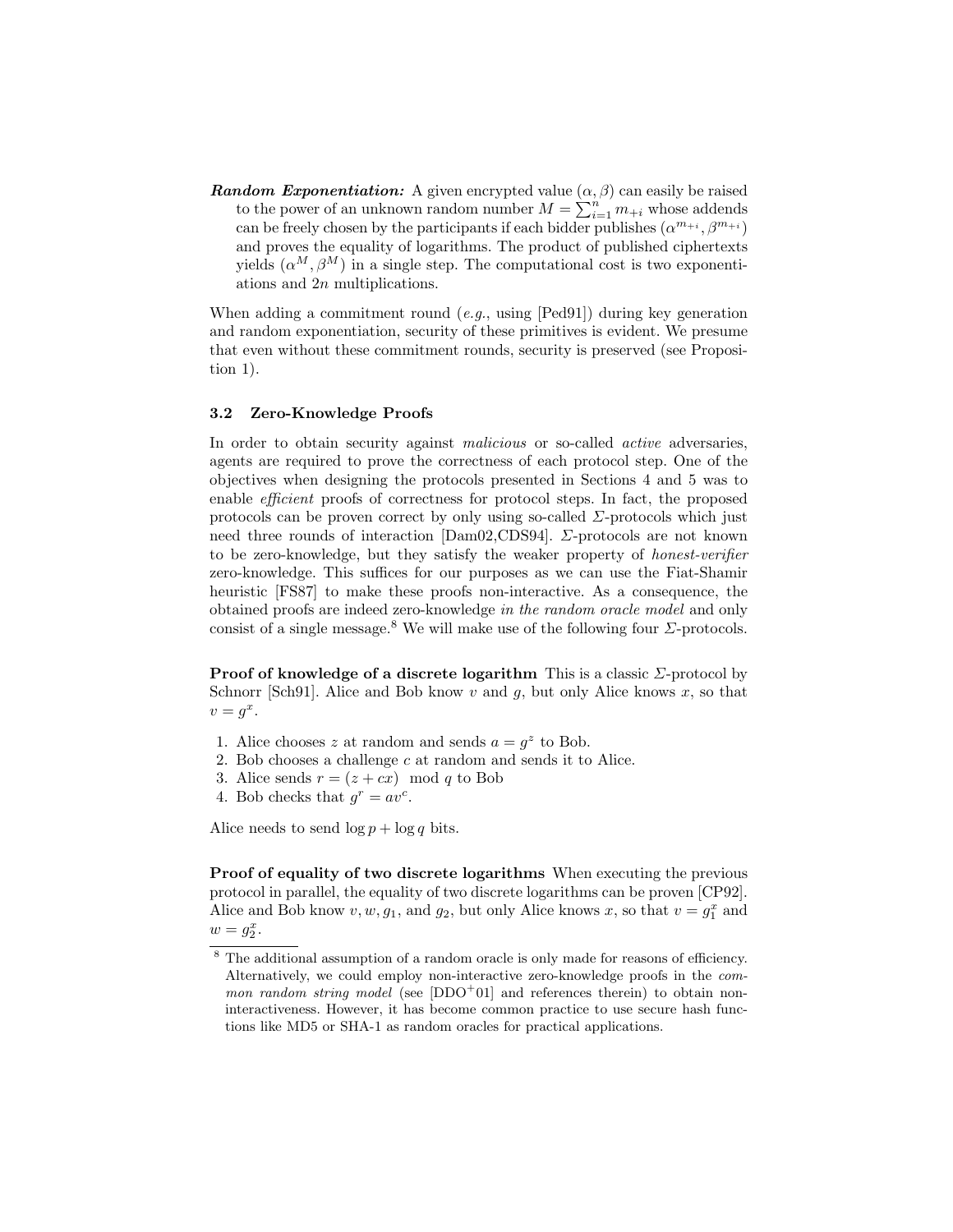- 1. Alice chooses z at random and sends  $a = g_1^z$  and  $b = g_2^z$  to Bob.
- 2. Bob chooses a challenge c at random and sends it to Alice.
- 3. Alice sends  $r = (z + cx) \mod q$  to Bob
- 4. Bob checks that  $g_1^r = av^c$  and that  $g_2^r = bw^c$ .

Alice needs to send  $2 \log p + \log q$  bits. It is possible to show the equality of any polynomial number of discrete logarithms in parallel. Thus, for showing that the discrete logarithms of k values are equal, Alice only sends  $k \log p + \log q$  bits.

Proof that an encrypted value is one out of two values The following protocol was proposed by Cramer et al [CGS97]. Alice proves that an El Gamal encrypted value  $(\alpha, \beta) = (my^r, g^r)$  either decrypts to 1 or to a fixed value  $z \in \mathbb{G}_q$ without revealing which is the case, in other words, it is shown that  $m \in \{1, z\}$ .

- 1. If  $m = 1$ , Alice chooses  $r_1, d_1, w$  at random and sends  $(\alpha, \beta), a_1 = g^{r_1} \beta^{d_1}$ ,  $b_1 = y^{r_1} \left(\frac{\alpha}{z}\right)^{d_1}$  and  $a_2 = g^w$ ,  $b_2 = y^w$  to Bob. If  $m = z$ , Alice chooses  $r_2$ ,  $d_2$ , w at random and sends  $(\alpha, \beta)$ ,  $a_1 = g^w$ ,  $b_1 = y^w$ ,  $a_2 = g^{r_2} \beta^{d_2}$ , and  $b_2 = y^{r_2} \alpha^{d_2}$  to Bob.
- 2. Bob chooses a challenge  $c$  at random and sends it to Alice.
- 3. If  $m = 1$ , Alice sends  $d_1, d_2 = c d_1 \mod q$ ,  $r_1$ , and  $r_2 = w rd_2 \mod q$ to Bob.

If  $m = z$ , Alice sends  $d_1 = c - d_2 \mod q$ ,  $d_2$ ,  $r_1 = w - rd_1 \mod q$ , and  $r_2$ to Bob.

4. Bob checks that  $c = d_1 + d_2 \mod q$ ,  $a_1 = g^{r_1} \beta^{d_1}$ ,  $b_1 = y^{r_1} \left(\frac{\alpha}{z}\right)^{d_1}$ ,  $a_2 =$  $g^{r_2}\beta^{d_2}$ , and  $b_2 = y^{r_2}\alpha^{d_2}$ .

The total amount of bits Alice sends to Bob is  $4 \log p + 4 \log q$ .

Verifiable shuffle of  $k$  encrypted values A shuffle is a rearrangement and reencryption of input ciphertexts. By proving such a shuffle correct, a party can verifiably rearrange a vector of ciphertexts without revealing the applied permutation. [Gro03] proposed a very efficient way of proving the correctness of a shuffle of El Gamal encryptions in honest-verifier zero-knowledge (in fact, the proof is shorter than the vector itself). As the proof is public-coin honest-verifier zero-knowledge, it can be executed in a single round in the random oracle model. Alice needs to send  $k(\log p + \log q) + 6 \log p + 3 \log q$  bits to prove the correctness of a shuffle consisting of k ciphertexts. This primitive will be used as a 2-server mix-net in Section 5 in order to hide which component of a vector equals 1.

## 4 Basic Protocols

In order to demonstrate the applicability of the proposed techniques, we briefly sketch three 4-round protocols that compute the equality-, the OR-, and the maximum-function, respectively.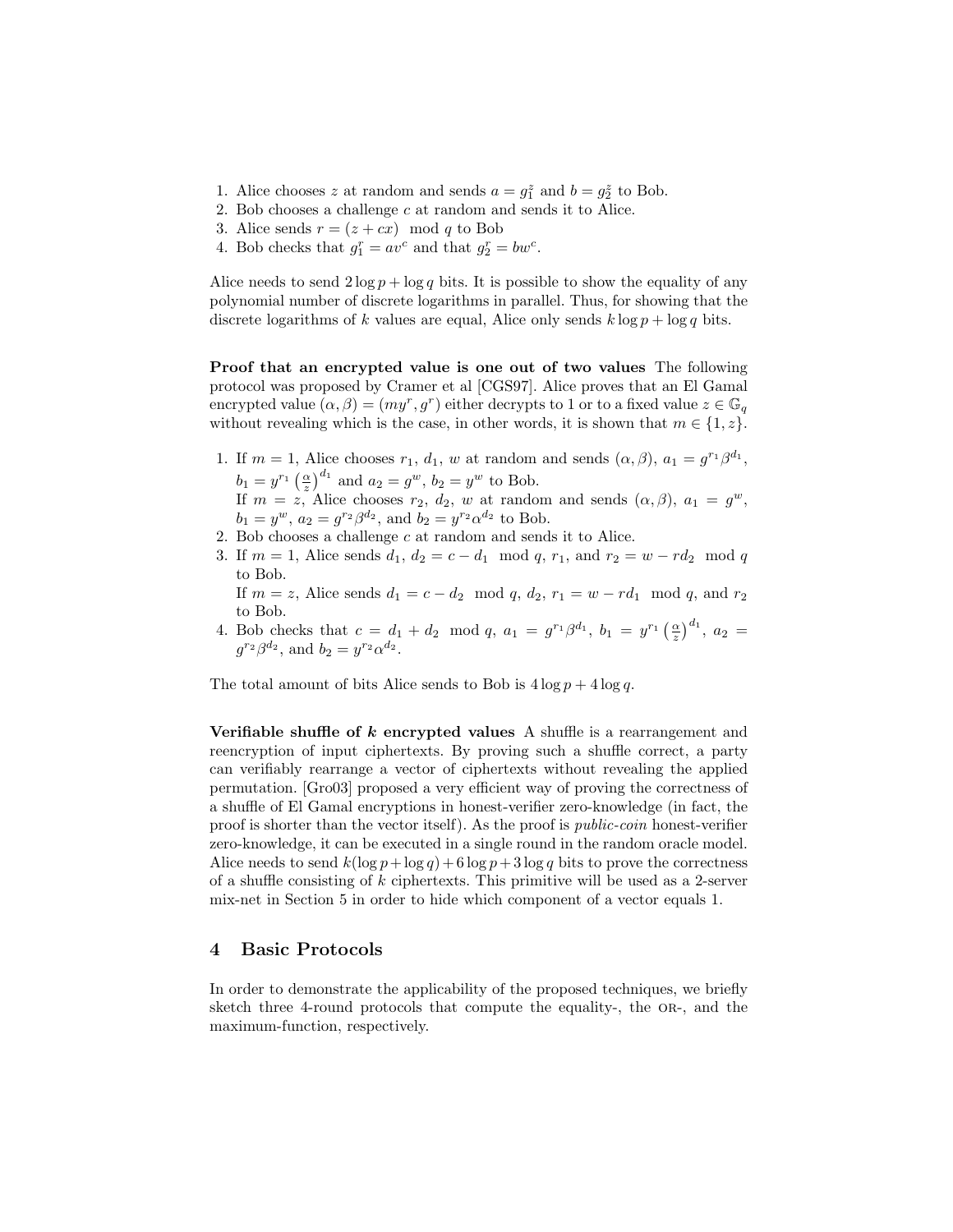#### 4.1 Socialist Millionaires' Protocol

Suppose Alice and Bob want to compute the equality function  $f(b_1, b_2) = [b_1 =$  $b_2$ . This problem is also known as the socialist millionaires' problem [BST01] and can be solved by executing the following protocol.<sup>9</sup>

- Round 1: Alice and Bob generate a distributed pair of El Gamal keys
- Round 2: Both parties publish El Gamal encryptions of their inputs:  $E(b_1)$ and  $E(b_2)$ .
- Round 3: They jointly compute  $A = \begin{pmatrix} E(b_1) \\ \overline{E(b_1)} \end{pmatrix}$  $E(b_2)$  $\bigg)^M$  where M is a random number not known to Alice or Bob (see Section 3.1).
- Round 4: Both parties jointly decrypt A. If  $D(A) = 1$ , both inputs were equal. Otherwise,  $D(A)$  is a meaningless random number.

#### 4.2 Veto Protocol

A variation of the previous protocol can be used for veto voting (in other words, the Boolean OR-function):  $f(b_1, b_2, \ldots, b_n) = \bigvee_{i=1}^n b_i$ . Let  $Y \in \mathbb{G}_q \setminus \{1\}$  be a publicly known constant. Now, each voter i submits  $E(b_i)$  where  $b_i$  is 1 if voter i agrees with the issue at hand or  $Y$  if he does not agree. The correctness of each vote, *i.e.*,  $D(E(b_i)) \in \{1, Y\}$ , can be proven by using the zero-knowledge proof given in Section 3.2. Voters than jointly decrypt  $\left(\prod_{i=1}^{n} E(b_i)\right)^M$  and only learn whether they unanimously agree or not. No other information is revealed, not even to any (strict) subset of agents.

#### 4.3 Maximum Protocol

Consider a group of  $n$  parties that wants to compute the maximum of their private input values:  $f(b_1, b_2, \ldots, b_n) = \max\{b_1, b_2, \ldots, b_n\}$ . By using a *unary* representation of numbers, this task can be accomplished by the following protocol. Let  $\{1, 2, \ldots, k\}$  denote the set of possible input values and let  $Y \in \mathbb{G}_q \backslash \{1\}$ again be a publicly known constant. Each participant i publishes  $E(b_{ij})$  where  $b_{ij} = Y$  if  $b_i = j$  or  $b_{ij} = 1$  otherwise. Agent i can efficiently prove the correctness of his input by showing that  $\forall j \in \{1, 2, ..., k\} : D(E(b_{ij})) \in \{1, Y\}$ (Section 3.2) and that  $\prod_{j=1}^{k} E(b_{ij}) = E(Y)$  (Section 3.2). Then, all agents jointly compute

$$
A_j = \left(\prod_{i=1}^n \prod_{d=j}^k E(b_{id})\right)^{M_j} \quad \forall j \in \{1, 2, \dots, k\}
$$

where, as above,  $M_j$  are jointly created random numbers. For all j greater than the maximum,  $D(A_i)$  is equal to 1. All other  $D(A_i)$  are random numbers. Clearly, the drawback of this protocol is that its communication complexity is linear in  $k$ , *i.e.*, exponential in the length of bitstrings. Nevertheless, it can be practical for small k.

 $9$  Similar protocols previously appeared in various contexts, e.g., password authentication key exchange or the "plaintext equality test" in [JJ00].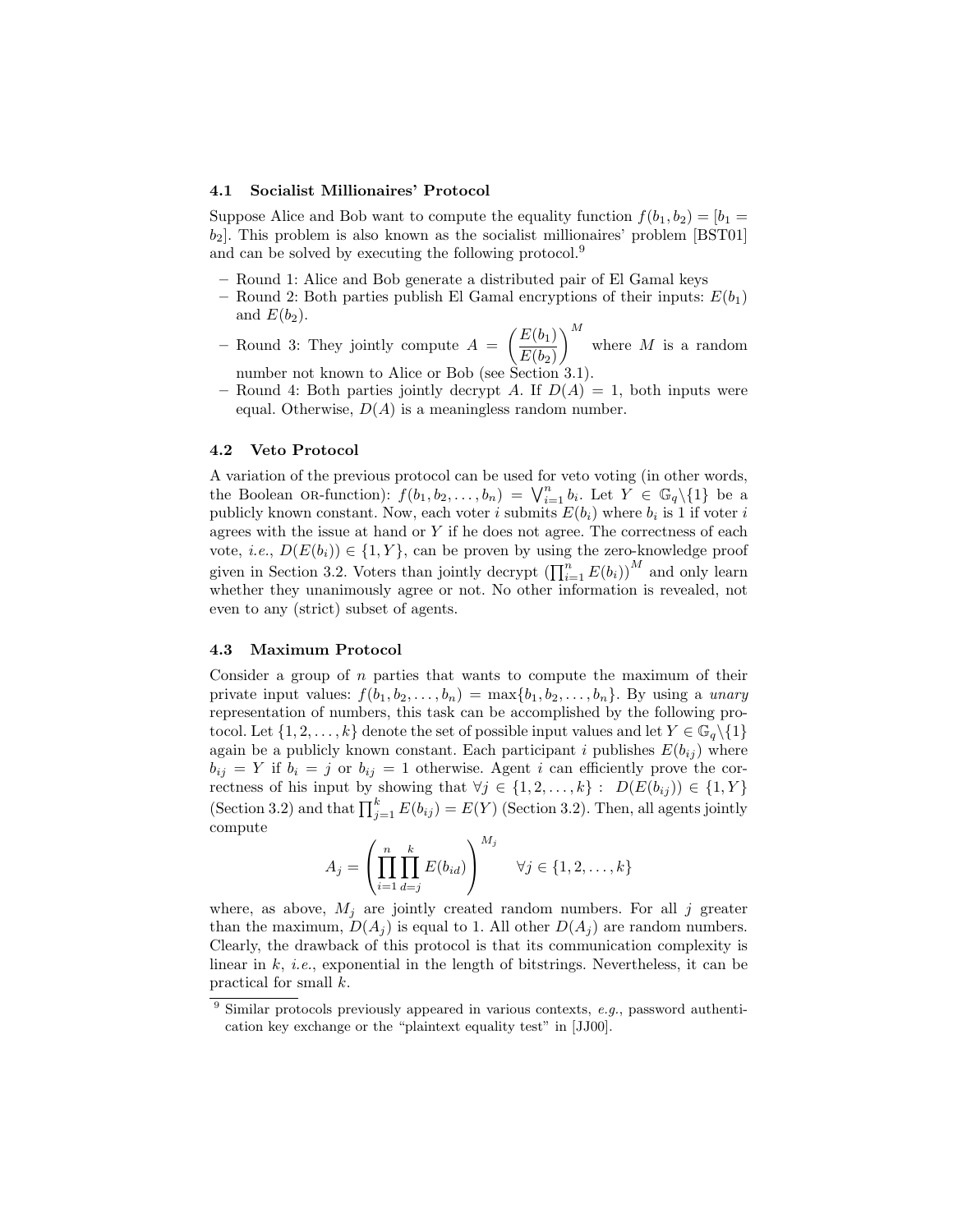#### 5 Counting Boolean Disjunctions of Literals

In this section, we will show how the primitives defined in Section 3 can be used to evaluate simple Boolean expressions. Consider  $n$  parties whose inputs are bitstrings  $b_i$  of length k. We define  $E[b]$  to be an (El Gamal) encryption of bit b if  $E[0]$  decrypts to 1 and  $E[1]$  decrypts to any other number in  $\mathbb{G}_q$ :

$$
D[E[b]]\in\begin{cases}\{1\} & \text{if }b=0\\ \mathbb{G}_q\backslash\{1\} & \text{otherwise}\end{cases}
$$

As in Section 4.3, let Y be an arbitrary, publicly known, fixed element of  $\mathbb{G}_q \setminus \{1\}.$ Before the actual protocol starts each agent publishes encryptions of his individual input bits so that

$$
E[b_{ij}] = \begin{cases} E(1) & \text{if } b_{ij} = 0\\ E(Y) & \text{otherwise} \end{cases}
$$

The correctness of inputs can be efficiently proven by showing that each ciphertext either decrypts to 1 or to Y without revealing which case holds (Section 3.2). Based on this representation, we can count the number of true Boolean disjunctions of literals and pairwise exclusive disjunctions of literals by computing

$$
f(b_1, b_2, \dots, b_n) = \# \left( \bigvee_r L_r \vee \bigvee_{s,t} (L_s \oplus L_t) \right) \tag{1}
$$

.

.

where  $L_r, L_s, L_t \in \{b_{ij}, \neg b_{ij}\}$  for all  $i \in \{1, 2, ..., n\}$  and  $j \in \{1, 2, ..., k\}$  and  $\#$ is a count operator that counts the number of true expressions. The individual operators can be implemented as follows.

#### – Negations

The Boolean negation of *input* bits can be computed by dividing  $Y$  by the input bit's encryption, i.e.,

$$
E[\neg b_{ij}] = \frac{Y}{E[b_{ij}]}.
$$

#### – Disjunctions

As in Section 4.2, the product of ciphertexts yields the logical OR of the corresponding plaintext bits:

$$
E\left[\bigvee_r L_r\right] = \prod_r E[L_r].
$$

#### – Exclusive Disjunctions

The exclusive OR of *pairs of literals* can be computed by dividing the encryptions of these bits,

$$
E[L_s \oplus L_t] = \frac{E[L_s]}{E[L_t]}.
$$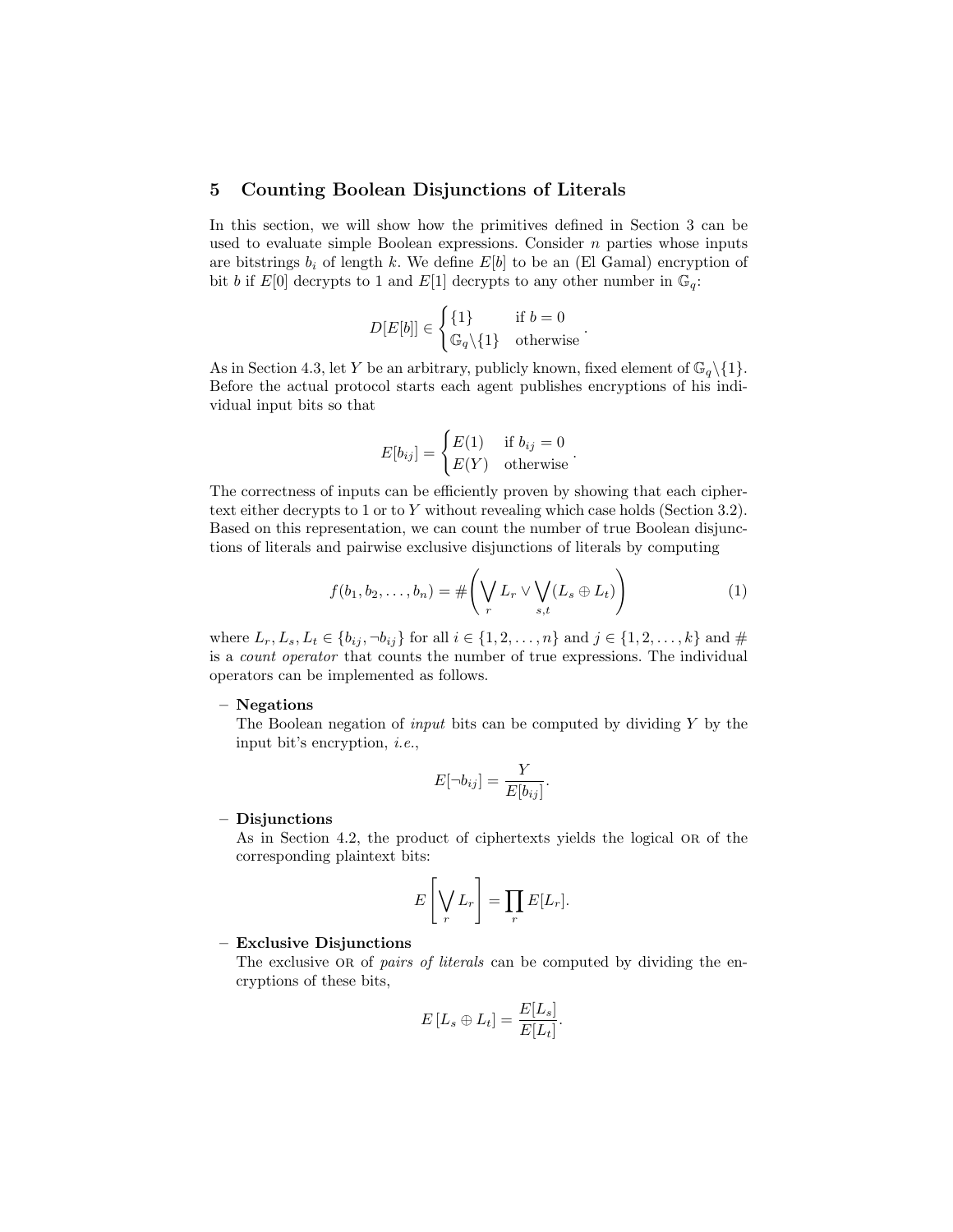When combining these exclusive ors via the disjunction operator, it has to be made sure that two encryptions that represent  $E[1]$  do not "accidently" multiply to E[0]. This can be achieved by raising the dth factor to the  $2^{d-1}$ th power:

$$
E\left[\bigvee_{d=1}^{k} (L_{s_d} \oplus L_{t_d})\right] = \prod_{d=1}^{k} \left(\frac{E[L_{s_d}]}{E[L_{t_d}]} \right)^{2^{d-1}}
$$

.

#### – Count Operator

Finally, we can count the number of true bits in a vector of encrypted bits by consecutively letting each party verifiably shuffle its vector of bits (see Section 3.2), thus effectively emulating a mix-net. After exponentiating each component with a jointly created random number (as described in Section 3.1) and decrypting all components, the number of true bits is exactly the number of components not equal to 1.

#### 5.1 Hamming Protocol

A simple function that can be expressed as an arithmetic formula fitting Equation 1 is the Hamming distance of two bitstrings. The Hamming distance is defined as the number of corresponding bits that are not equal. In other words,

$$
f(b_1, b_2) = #_{j=1}^k \left(b_{1j} \oplus b_{2j}\right).
$$

An efficient 6-round protocol for computing this function can be designed based on the constructions proposed in the beginning of this section. For reasons of limited space, we just spell out the similar, but more sophisticated, protocol for computing the greater-than function in the following section.

#### 5.2 Millionaires' Protocol

A protocol for the millionaires' problem can be obtained by reformulating the greater-than function  $f(b_1, b_2) = [b_1 > b_2]$  to fit Equation 1. Let Alice's and Bob's inputs,  $b_1$  and  $b_2$ , be k-bit numbers so that  $b_i = \sum_{j=1}^k b_{ij} 2^{j-1}$ , *i.e.*, the least significant bit is  $b_{i1}$  and the most significant bit is  $b_{ik}$ . Consider the following Boolean expression for computing  $b_1 > b_2$  given in [Fis01].

$$
[b_1 > b_2] \iff \bigvee_{j=1}^k \left( b_{1j} \land \neg b_{2j} \land \bigwedge_{d=j+1}^k (\neg (b_{1d} \oplus b_{2d})) \right).
$$
 (2)

The outer disjunction is exclusive, *i.e.*, at most one of the k terms can be satisfied. By applying De Morgan's laws, the right expression in Implication 2 can be rewritten as

$$
\bigvee_{j=1}^k \left( \neg \left( \neg b_{1j} \lor b_{2j} \lor \bigvee_{\substack{d=j+1 \\ B_j :=}}^{k} (b_{1d} \oplus b_{2d}) \right) \right).
$$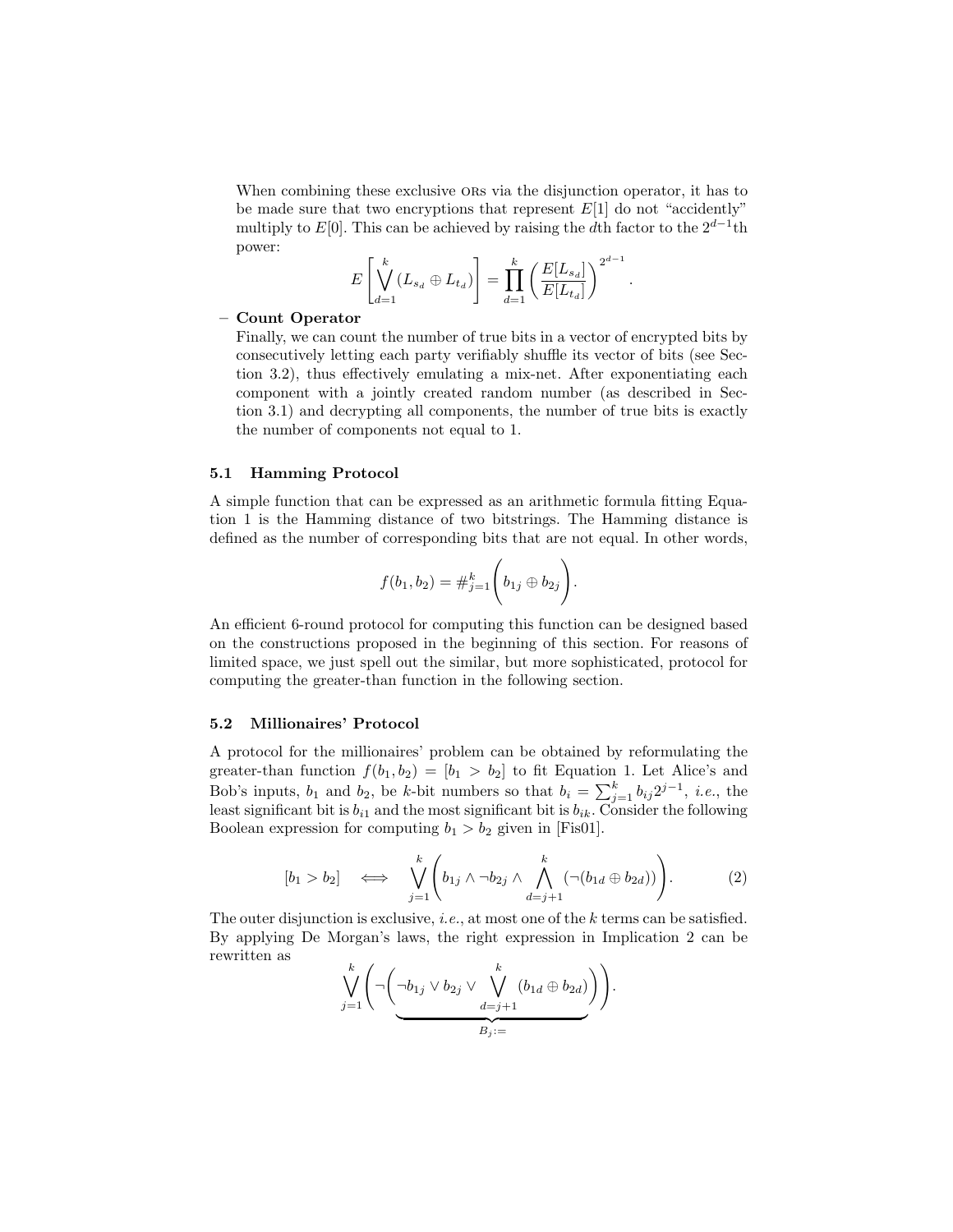Using the techniques proposed at the beginning of this section, the inner term  $B_i$  can be computed as follows.

$$
E[B_j] = \frac{Y \cdot E[b_{2j}]}{E[b_{1j}]} \cdot \prod_{d=j+1}^{k} \left(\frac{E[b_{1d}]}{E[b_{2d}]}\right)^{2^d-2}
$$

.

Recall that the outer disjunction is *exclusive*, *i.e.*, counting the number of *false*  $B_i$ 's will yield either 0 or 1. This implies that  $b_1 > b_2$  holds if and only if  $\#(B_i) =$  $k-1$ . For this reason, the following procedure suffices: Alice sends a verifiable shuffle of all  $E[B_i]$  to Bob who verifiably shuffles the resulting ciphertexts himself and sends them back to Alice. Finally, both parties raise each  $E[B_i]$  to a jointly created random exponent  $M_j$  and decrypt all  $(E[B_j])^{M_j}$ . If any of these values equals 1, then  $b_1 > b_2$ , *i.e.*, Alice is richer than Bob. The detailed 6-round protocol is given in Figure 1.

In the remainder of this section, we use the millionaires' protocol as an example to analyze security and efficiency of our proposed techniques.

Proposition 1. The millionaires' protocol is correct with negligible error probability and secure if the decisional Diffie-Hellman problem is intractable.

#### Proof. (sketch)

Correctness: The protocol only fails when the random exponentiation for any outcome vector "accidently" yields a one, *i.e.*,  $\sum_{h=1}^{n} m_{ij}^{+h} = 0 \mod q$  for any *i* and j. Due to the exponential size of  $\mathbb{G}_q$  and the polynomial number of output components, the probability of this event is negligible. Error probability of the protocol is  $(1 - (1 - 2^{-Q})^k) = \mathcal{O}(2^{-Q})$  where  $Q = \log q$ . The malleability of El Gamal encryption does not pose a problem because bidders prove that they know each plaintext using non-malleable zero-knowledge proofs.

Security: The security of El Gamal cipher as well as the applied zero-knowledge proofs can be based on the intractability of the decisional Diffie-Hellman assumption [TY98]. The security of distributed El Gamal cipher, in particular Pedersen's straightforward key generation [Ped91] which might result in non-uniformly distributed keys, follows from a recent argument by Gennaro et al [GJKR03]. Since encryption keys are essentially distributed by using 2-out-of-2 secret sharing, privacy can not be breached (unless Alice and Bob collude). ⊓⊔

We now investigate the computation and communication complexity of the millionaires' protocol. Typically, the computational cost of performing multiplications is negligible. Exponentiation and communication complexity are identical in the proposed protocol. Zero-knowledge proofs we apply in the protocol are non-interactive and have low constant overhead. Table 1 shows the communication complexity of each protocol step and also gives the complexity of the accompanying zero-knowledge proofs.

The total number of bits each party needs to communicate in the protocol is  $(15k+9)P + (6k+5)Q$  where  $P = \lceil \log p \rceil$  and  $Q = \lceil \log q \rceil$ . To achieve an appropriate level of security today,  $1024$  bits for p and 160 bits for q are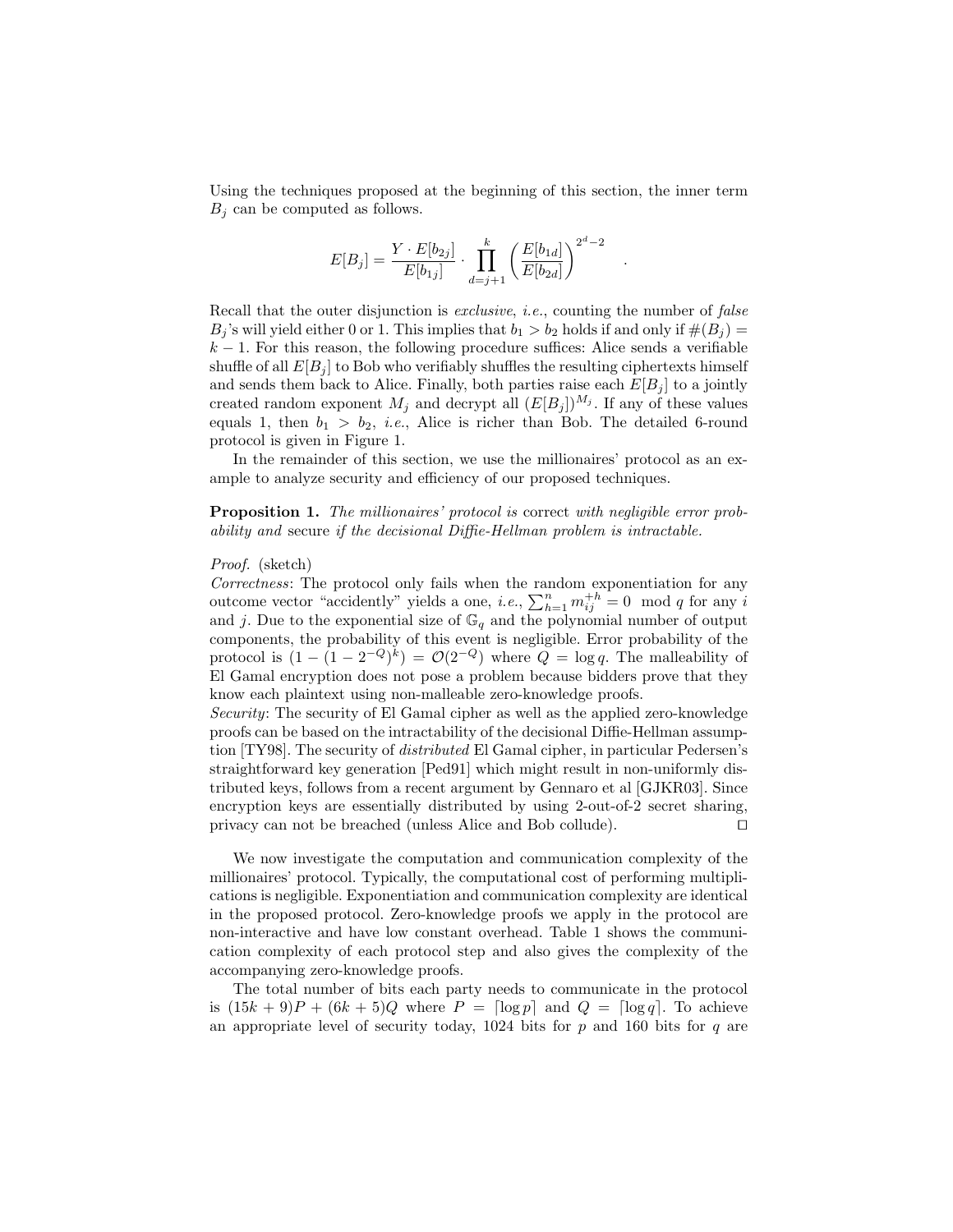reasonable settings. Then, in order to compare two  $36$ -bit numbers,  $^{10}$  each party only needs to send around 73 Kbytes of data.

## 6 Conclusion

We have presented a set of primitives based on El Gamal encryption that can be used to construct efficient MPC protocols for certain low-complexity functions. Due to underlying efficient honest-verifier zero-knowledge proofs, the resulting protocols are secure against active adversaries. Security relies on the decisional Diffie-Hellman assumption. To demonstrate the applicability of the proposed techniques, we constructed protocols to compute the equality, the OR, the maximum, the Hamming and the greater-than functions. The latter requires only 6 rounds of interaction in the random oracle model while communication complexity is linear in the length of bitstrings to be compared, and error probability is exponentially small in the security parameter. To the best of our knowledge, this is the most efficient constant-round protocol for the greater-than function to date. The protocol can serve as a building block for the secure computation of more sophisticated functions such as the median [AMP04].

Future work includes the investigation of a more complete algebraic characterization of functions that can be efficiently computed using the proposed primitives. Furthermore, it might be possible to construct a sub-protocol for checking whether a vector of El Gamal ciphertexts contains an encrypted 1 which is considerably more efficient than consecutive mixing and decrypting.

|                           |                  | Body Zero-Knowledge Proofs  |
|---------------------------|------------------|-----------------------------|
| Round 1                   | $\boldsymbol{P}$ | $P+Q$                       |
| Round 2                   | 2kP              | $4k(P+Q)$                   |
| $\sqrt{\text{Round }3/4}$ | 2kP              | $k(P+Q) + 6P + 3Q$          |
| Round 5                   | 2kP              | $k(2P+Q)$                   |
| Round 6                   | kP               | $(k+1)P + Q$                |
| $\Sigma$                  |                  | $ (7k+1)P (8k+8)P+(6k+5)Q $ |
| $\Sigma$ Body+ZK          |                  | $(15k+9)P + (6k+5)Q$        |

 $P = \lceil \log p \rceil, Q = \lceil \log q \rceil$ 

Table 1. Communication complexity (number of bits each party sends)

 $10\,36$  bits are currently sufficient to compare the wealth of any given pair of human beings with a precision of one US dollar.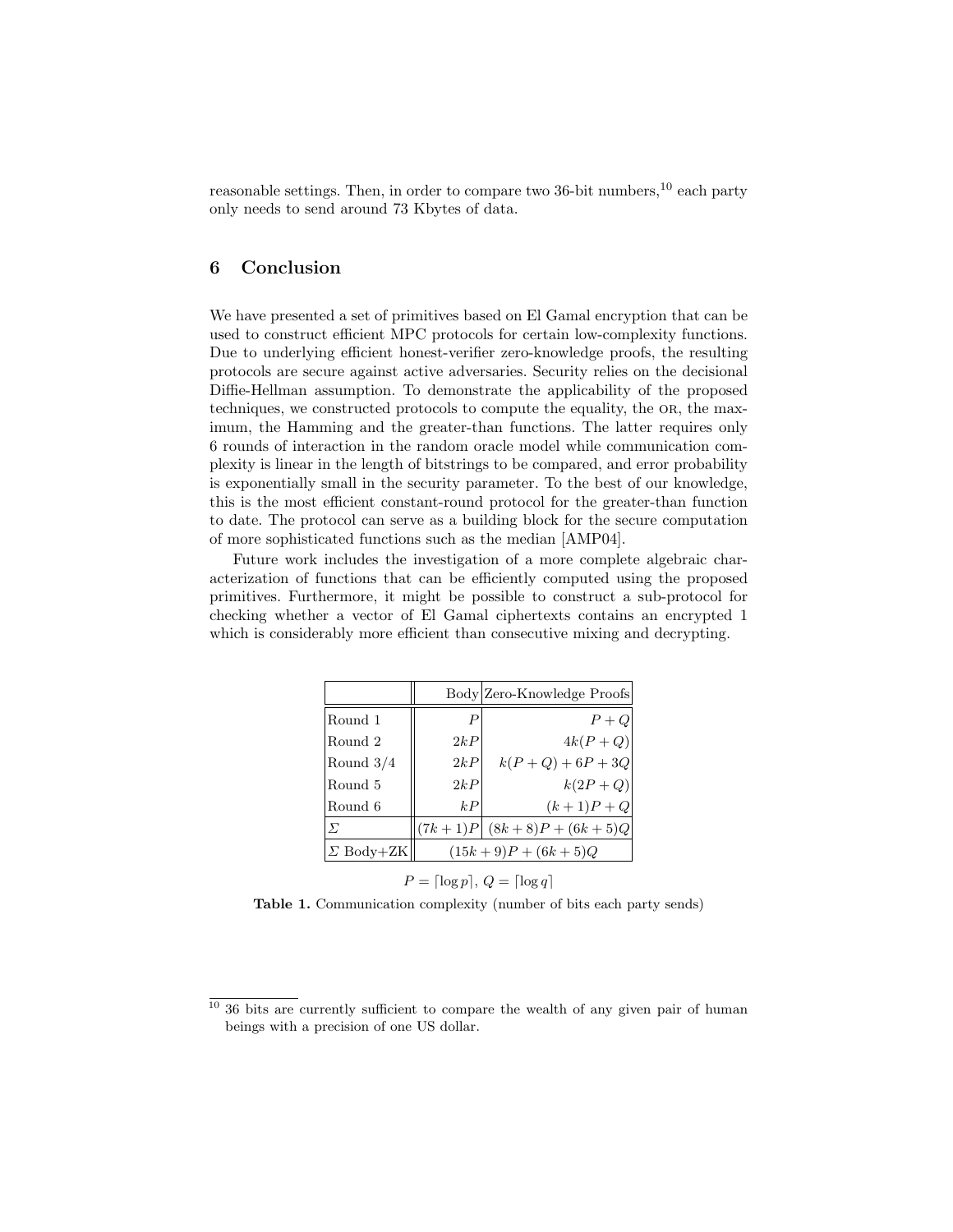Depending on  $i \in \{1,2\}$ , the directions address Alice  $(i = 1)$  or Bob  $(i = 2)$ ). Round 1: Generate public key - Choose  $x_{+i} \in \mathbb{Z}_q$  and  $m_j^{+i}, r_{ij} \in \mathbb{Z}_q$  for each j at random. - Publish  $y_{\times a} = g^{x+i}$  along with a zero-knowledge proof of knowledge of  $y_{\times a}$ 's

- discrete logarithm (Section 3.2).
- Compute  $y = y_{\times 1} \cdot y_{\times 2}$ .

#### Round 2: Encrypt input

- Publish  $\alpha_{ij} = Y^{b_{ij}} \cdot y^{r_{ij}}$  and  $\beta_{ij} = g^{r_{ij}}$  for each j.
- Prove that ∀j : log<sub>g</sub>( $\beta_{ij}$ ) equals log<sub>y</sub>( $\alpha_{ij}$ ) or log<sub>y</sub>  $\left(\frac{\alpha_{ij}}{V}\right)$  (Section 3.2)  $\overline{Y}^{iij}$  (Section 3.2)

#### Round 3: Mix output  $(1/2)$

 $-$  Compute for each  $i$ :

$$
\gamma_j = \frac{Y \cdot \alpha_{2j}}{\alpha_{1j}} \cdot \prod_{d=j+1}^k \left(\frac{\alpha_{1d}}{\alpha_{2d}}\right)^{2^d - 2} \quad \text{and} \quad \delta_j = \frac{\beta_{2j}}{\beta_{1j}} \cdot \prod_{d=j+1}^k \left(\frac{\beta_{1d}}{\beta_{2d}}\right)^{2^d - 2}
$$

– Alice  $(i = 1)$ : Verifiably shuffle k vectors  $(\gamma_j, \delta_j)$  by index j (Section 3.2).

#### Round 4: Mix output (2/2)

– Bob  $(i = 2)$ : Verifiably shuffle k vectors  $(\gamma_j, \delta_j)$  by index j (Section 3.2).

## Round 5: Randomize output

- Compute and publish  $\gamma_j^{\times i} = (\gamma_j)^{m_j^{i+i}}$  and  $\delta_j^{\times i} = (\delta_j)^{m_j^{i+i}}$  for each j with a proof of logarithm equality (Section 3.2).

#### Round 6: Decrypt output

- Publish  $\varphi_j^{\times i} = (\delta_{ij}^{\times 1} \cdot \delta_{ij}^{\times 2})^{x+a}$  for each j with an accompanying proof of correctness (Section 3.2).
- Compute  $v_j = \frac{\gamma_j^{\times 1} \cdot \gamma_j^{\times 2}}{\frac{\gamma_j}{\times 1} \cdot \frac{\gamma_j}{\times 2}}$  $\overline{\varphi_j^{\times 1} \cdot \varphi_j^{\times 2}}$ for each j. If  $v_j = 1$  for any j, then  $b_1$  is greater than  $b<sub>2</sub>$

#### Fig. 1. Millionaires' Protocol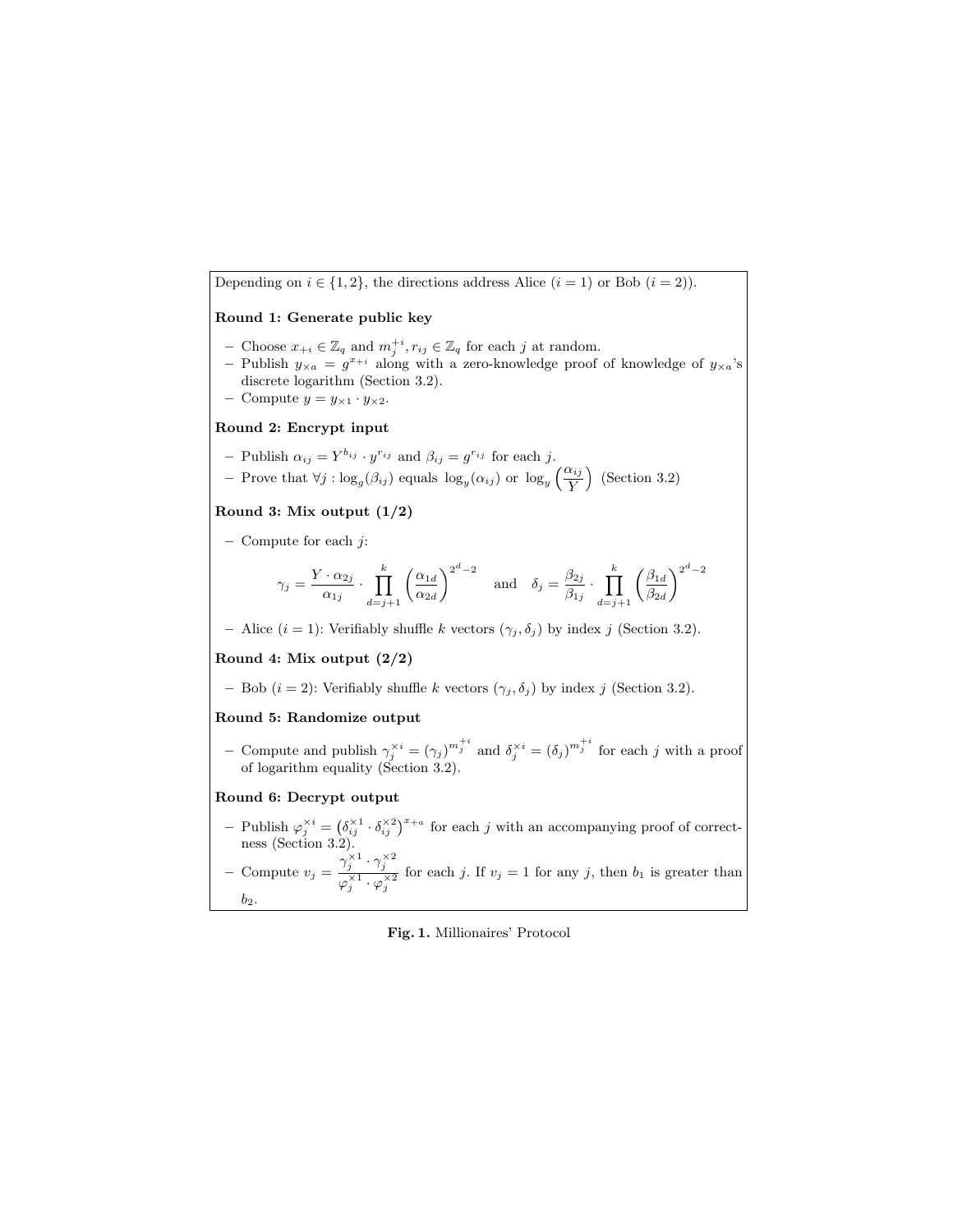## Acknowledgements

Thanks to Jens Groth, Jesper Nielsen, Kobbi Nissim, and the anonymous referees for helpful comments. This material is based upon work supported by the Deutsche Forschungsgemeinschaft under grant BR 2312/1-1.

## References

- [ACS02] J. Algesheimer, J. Camenisch, and V. Shoup. Efficient computation modulo a shared secret with application to the generation of shared safe-prime products. In Proc. of 22th CRYPTO Conference, volume 2442 of LNCS, pages 417–432. Springer, 2002.
- [AMP04] G. Aggarwal, N. Mishra, and B. Pinkas. Secure computation of the kthranked element. In Proc. of 21st Eurocrypt Conference, volume 3027 of LNCS, pages 40–55. Springer, 2004.
- [BF97] D. Boneh and M. Franklin. Efficient generation of shared RSA keys. In Proc. of 17th CRYPTO Conference, volume 1294 of LNCS, pages 425–439. Springer, 1997.
- [BFKR90] D. Beaver, J. Feigenbaum, J. Kilian, and P. Rogaway. Security with low communication overhead. In Proc. of 10th CRYPTO Conference, number 537 in LNCS, pages 62–76. Springer, 1990.
- [BGN05] D. Boneh, E. Goh, and K. Nissim. Evaluating 2-DNF formulas on ciphertexts. In Proc. of 2nd Theory of Cryptography Conference (TCC), volume 3378 of LNCS, pages 325–341. Springer, 2005.
- [BMR90] D. Beaver, S. Micali, and P. Rogaway. The round complexity of secure protocols. In Proc. of 22nd STOC, pages 503–513. ACM Press, 1990.
- [BST01] F. Boudot, B. Schoenmakers, and J. Traoré. A fair and efficient solution to the socialist millionaires' problem. Discrete Applied Mathematics, 111(1- 2):23–36, 2001.
- [CC00] C. Cachin and J. Camenisch. Optimistic fair secure computation. In Proc. of 20th CRYPTO Conference, volume 1880 of LNCS, pages  $93-111$ . Springer, 2000.
- [CDN01] R. Cramer, I. Damgård, and J. B. Nielsen. Multiparty computation from threshold homomorphic encryption. In Proc. of 18th Eurocrypt Conference, volume  $2045$  of  $LNCS$ , pages  $280-300$ . Springer,  $2001$ .
- [CDS94] R. Cramer, I. Damgård, and B. Schoenmakers. Proofs of partial knowledge and simplified design of witness hiding protocols. In Proc. of 14th CRYPTO Conference, volume 893 of LNCS, pages 174–187. Springer, 1994.
- [CGS97] R. Cramer, R. Gennaro, and B. Schoenmakers. A secure and optimally efficient multi-authority election scheme. In Proc. of 14th Eurocrypt Conference, volume 1233 of LNCS, pages 103–118. Springer, 1997.
- [CP92] D. Chaum and T. P. Pedersen. Wallet databases with observers. In Proc. of 12th CRYPTO Conference, volume 740 of LNCS, pages 3.1–3.6. Springer, 1992.
- [Dam02] I. Damgård. On  $\Sigma$ -protocols. Lecture Notes, University of Aarhus, Department for Computer Science, 2002.
- [DDO<sup>+</sup>01] A. De Santis, G. Di Crescenzo, R. Ostrovsky, G. Persiano, and A. Sahai. Robust non-interactive zero knowledge. In Proc. of 21th CRYPTO Conference, volume 2139 of LNCS, pages 566–598. Springer, 2001.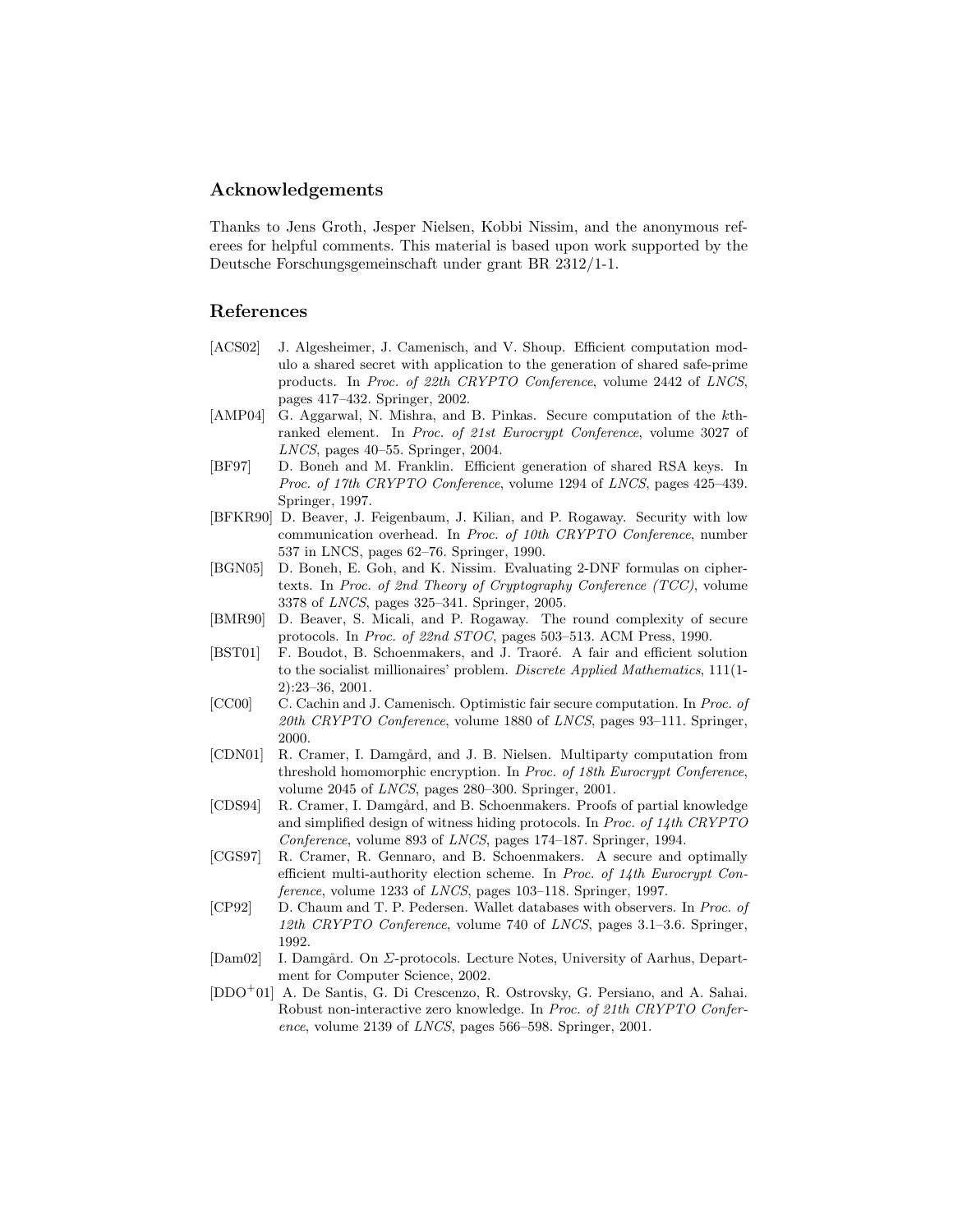- [DK01] I. Damgård and M. Koprowski. Practical threshold RSA signatures without a trusted dealer. In Proc. of 18th Eurocrypt Conference, volume 2045 of LNCS, pages 152–165. Springer, 2001.
- [El 85] T. El Gamal. A public key cryptosystem and a signature scheme based on discrete logarithms. IEEE Transactions on Information Theory, 31:469-472, 1985.
- [Fis01] M. Fischlin. A cost-effective pay-per-multiplication comparison method for millionaires. In Proceedings of the Cryptographers' Track at the 10th RSA Conference, volume 2020 of LNCS, pages 457–472, 2001.
- [FS87] A. Fiat and A. Shamir. How to prove yourself: Practical solutions to identification and signature problems. In *Proc. of 12th CRYPTO Conference*, LNCS, pages 186–194. Springer, 1987.
- [Gil99] N. Gilboa. Two party RSA key generation. In Proc. of 19th CRYPTO Conference, volume 1666 of LNCS, pages 116–129. Springer, 1999.
- [GJKR99] R. Gennaro, S. Jarecki, H. Krawczyk, and T. Rabin. Secure distributed key generation for discrete-log based cryptosystems. In Proc. of 16th Eurocrypt Conference, volume 1592 of LNCS, pages 295–310. Springer, 1999.
- [GJKR03] R. Gennaro, S. Jarecki, H. Krawczyk, and T. Rabin. Applications of Pedersen's distributed key generation protocol. In Proc. of Cryptographers' Track at the 12th RSA Conference, volume 2612 of LNCS, pages 373–390. Springer, 2003.
- [GMW87] O. Goldreich, S. Micali, and A. Wigderson. How to play any mental game or a completeness theorem for protocols with honest majority. In Proc. of 19th STOC, pages 218–229. ACM Press, 1987.
- [GMY04] J. Garay, P. MacKenzie, and K. Yang. Efficient and secure multi-party computation with faulty majority and complete fairness. To appear, 2004.
- [Gro03] J. Groth. A verifiable secret shuffle of homomorphic encryptions. In Proc. of 6th PKC Conference, volume 2567 of LNCS, pages 145–160, 2003.
- [IG03] I. Ioannidis and A. Grama. An efficient protocol for Yao's millionaires' problem. In Proc. of 36th Hawaii International Conference on System Sciences (HICSS), pages 205–210. IEEE Press, 2003.
- [IK00] Y. Ishai and E. Kushilevitz. Randomizing polynomials: A new representation with applications to round-efficient secure computation. In Proc. of 41st FOCS Symposium, pages 294–304. IEEE Press, 2000.
- [JJ00] M. Jakobsson and A. Juels. Mix and match: Secure function evaluation via ciphertexts. In Proc. of 6th Asiacrypt Conference, volume 1976 of LNCS, pages 162–177. Springer, 2000.
- [Kil88] J. Kilian. Founding cryptography on oblivious transfer. In Proc. of 20th ACM STOC, pages 20–31. ACM Press, 1988.
- [KO02] K. Kurosawa and W. Ogata. Bit-slice auction circuit. In Proc. of 7th European Symposium on Research in Computer Security (ESORICS), volume 2502 of LNCS, pages 24–38. Springer, 2002.
- [Lin01] Y. Lindell. Parallel coin-tossing and constant-round secure two-party computation. In Proc. of 21st CRYPTO Conference, volume 2139 of LNCS, pages 171–189. Springer, 2001.
- [LT05] H.-Y. Lin and W.-G. Tzeng. An efficient solution to the Millionaires' Problem based on homomorphic encryption. In Proc. of 3rd International Conference on Applied Cryptography and Network Security (ACNS), volume 3531 of LNCS, pages 456–466, 2005.